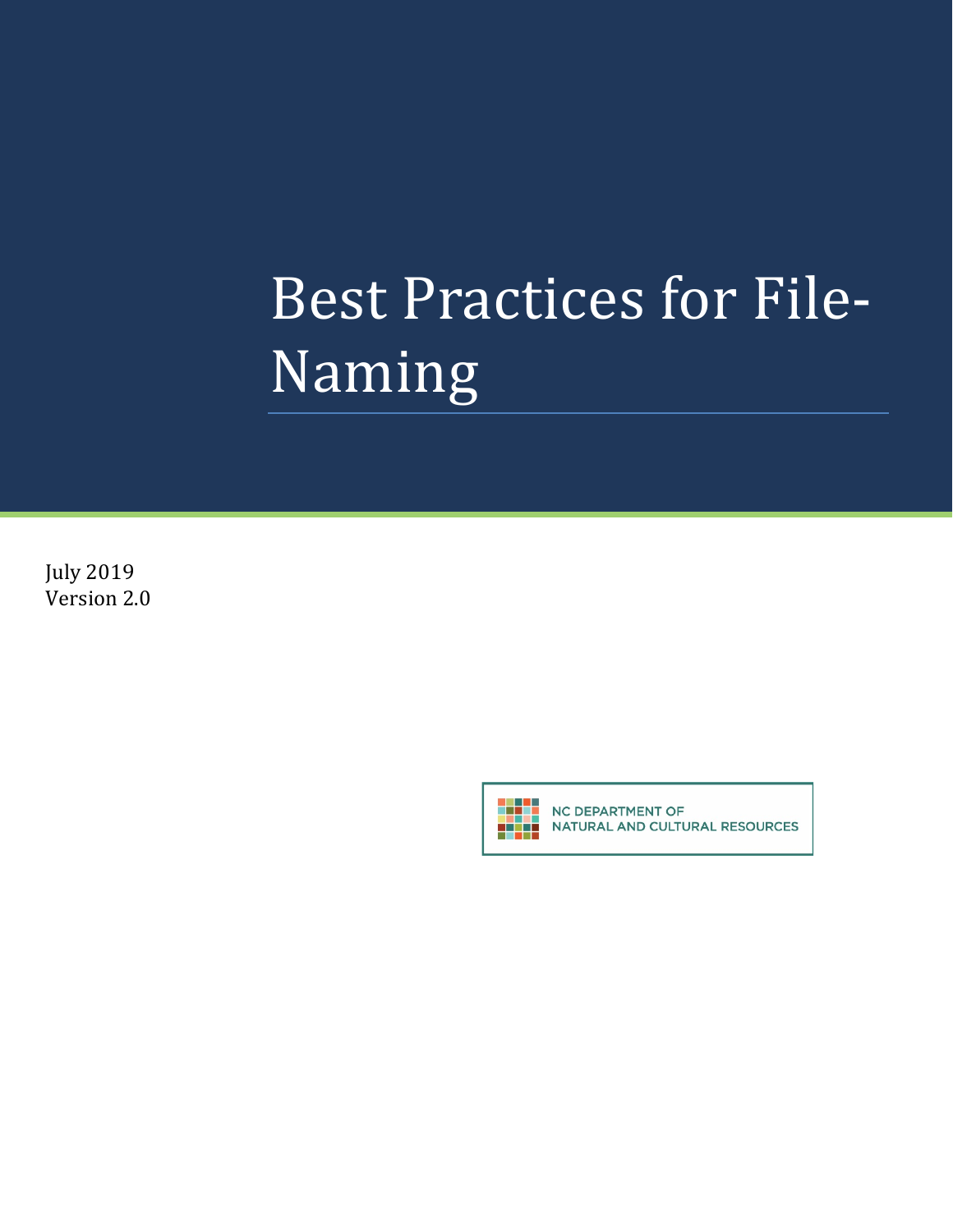

#### Best Practices for File-Naming |

# **Contents**

| 4. Rule #4: The file name should include all necessary descriptive information independent of where it is stored 3 |  |
|--------------------------------------------------------------------------------------------------------------------|--|
|                                                                                                                    |  |
|                                                                                                                    |  |
|                                                                                                                    |  |
|                                                                                                                    |  |
|                                                                                                                    |  |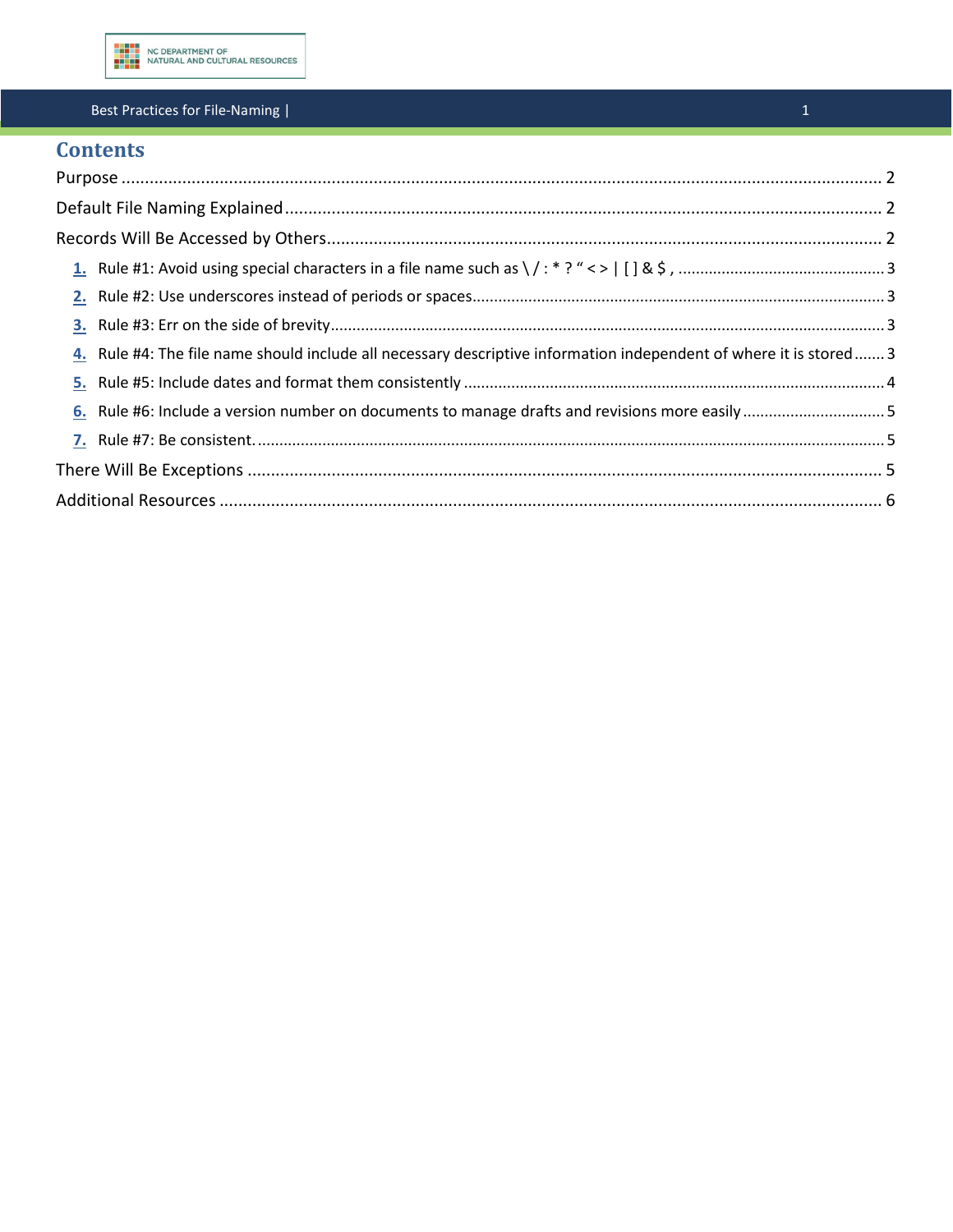#### **Best Practices for File-Naming | 2018 | 2028 | 2028 | 2028 | 2028 | 2028 | 2029 | 2029 | 2029 | 2020**

## <span id="page-2-0"></span>**Purpose**

Just like paper files, electronic files need to be well-organized and labeled correctly so that they are identifiable and accessible by all employees. Efficient management of electronic records begins with accurate file-naming. This is especially important for government offices in order to comply with legal requirements to ensure the availability, integrity, accessibility, and, if appropriate, the confidentiality of public records. General Statute §132-8.1 provides that each agency shall establish and maintain an active, continuing program for the economical and efficient management of records of that agency.<sup>[1](#page-2-3)</sup>

This document is intended to be used primarily by individuals creating records on a daily basis. The rules discussed below are best practices and therefore highly recommended; however, every rule may not be relevant to every office. Regardless, this document should provide a foundation for developing a consistent and easy to use file-naming standard to be implemented in any office. The following file-naming convention incorporates best practices in electronic records management and information technology. This document explores the general characteristics of records, how records are used and referenced, and the file-naming rules that should be applied to all electronic records.

# <span id="page-2-1"></span>**Default File Naming Explained**

An electronic record is machine-readable, a series of 1s and 0s and requires hardware and software to be accessed and read. Organization is especially important so that these records can be found and retrieved. Electronic records include documents, spreadsheets, databases, images, video, and audio, as well as other file types. If not managed, a computer assigns a unique name for these files when saved, but these names do not provide a context for the file, nor are they logical from a human-readable perspective. For example, the default file name for a Microsoft Word document consists of the first few words written on the first page. Imaging devices automatically name images with sequential numbers. These types of file names do not promote accessibility and ease of identification. For ease of explanation, the examples in these guidelines will focus primarily on documents; however, the standards outlined below apply to all file formats. In addition, these guidelines frequently use "record" and "file" interchangeably, as the records discussed here are electronic records and, therefore, generally files on a computer.

## <span id="page-2-2"></span>**Records Will Be Accessed by Others**

l

Many offices utilize a network server to store files so that they are accessible from multiple locations by various people. This requires that file names (as well as folder structures) make sense to more than just the files' creator. A file name should be clear to everyone in the department or agency in which the file was created. A record should be distinguishable from files with similar subjects as well as different versions of the same file.

When other individuals access a record, they may be using different operating systems (Microsoft Windows, Mac OSX), different versions of the system (e.g. Windows 7, Windows 10), or different software (e.g.

<span id="page-2-3"></span><sup>&</sup>lt;sup>1</sup> https://www.ncleg.net/EnactedLegislation/Statutes/PDF/BySection/Chapter\_132/GS\_132-8.1.pdf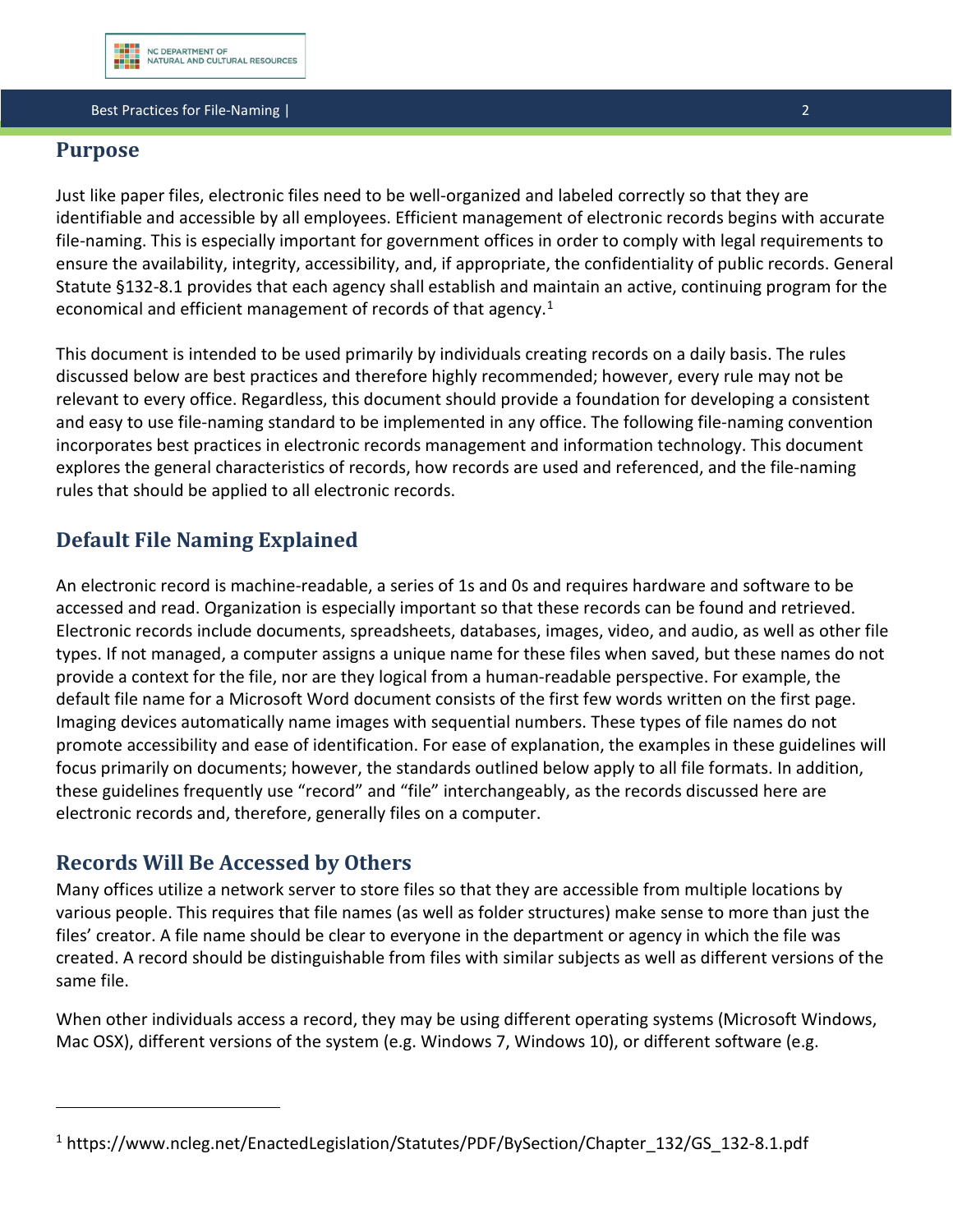#### **Best Practices for File-Naming | 32 Apr 2012 12:33 Apr 2013 12:34 Apr 2013 13:34 Apr 2013 13:34 Apr 2013 13:34**

Microsoft Word, OpenOffice.org Writer, Notepad); therefore, it is important to follow rules that will allow a file to be recognized in as many different environments as possible.

# <span id="page-3-0"></span>Rule #1: Avoid using special characters in a file name such as  $\langle$  /:\*?" < >  $|$  [ ] & \$,.

Computers and other electronic devices frequently use the characters listed above for specific tasks in an electronic environment. For example, a forward slash is used to identify folder levels in Microsoft products, while Mac operating systems use the colon. Periods are used in front of file-name extensions to denote file formats such as .jpg and .doc; using them in a file name could result in lost files or errors. Using these reserved characters can cause the system to misinterpret or be unable to read the file.

## <span id="page-3-1"></span>**Rule #2: Use underscores instead of periods or spaces**

As mentioned above, periods already have a specific function in a file name, which is to tell the computer program where the file-name extension begins. Spaces are frequently translated in a web environment to be read as "%20". For example, if it were available online,

Naming tutorial.doc

would appear as

Naming%20tutorial.doc

This alteration can cause confusion in identifying the actual file name. Spaces in file names can also cause broken links, because word processing tools like Microsoft Word, and email clients like Microsoft Outlook, recognize spaces as an opportunity to move to another line. Therefore, a link to

\\Ah1\Intranet\ar\naming conventions

could become

\\Ah1\Intranet\ar\naming

conventions

#### <span id="page-3-2"></span>**Rule #3: Err on the side of brevity**

Different operating systems and software have different limits on the acceptable length of file names and file paths. Some systems allow up to 256 characters, while others allow far fewer. Keeping file names short can help prevent any future issues. Generally about 25-30 characters is a sufficient length to capture enough descriptive information for naming a record.

## <span id="page-3-3"></span>**Rule #4: The file name should include all necessary descriptive information independent of where it is stored**

Files are frequently copied to other folders, downloaded, and emailed. They may be migrated to newer storage, or moved permanently if transferred to the archive. It is important to ensure that the file name, independent of the folder where the original file lives, is sufficiently descriptive. Electronic records are usually organized in a series of folders. For example: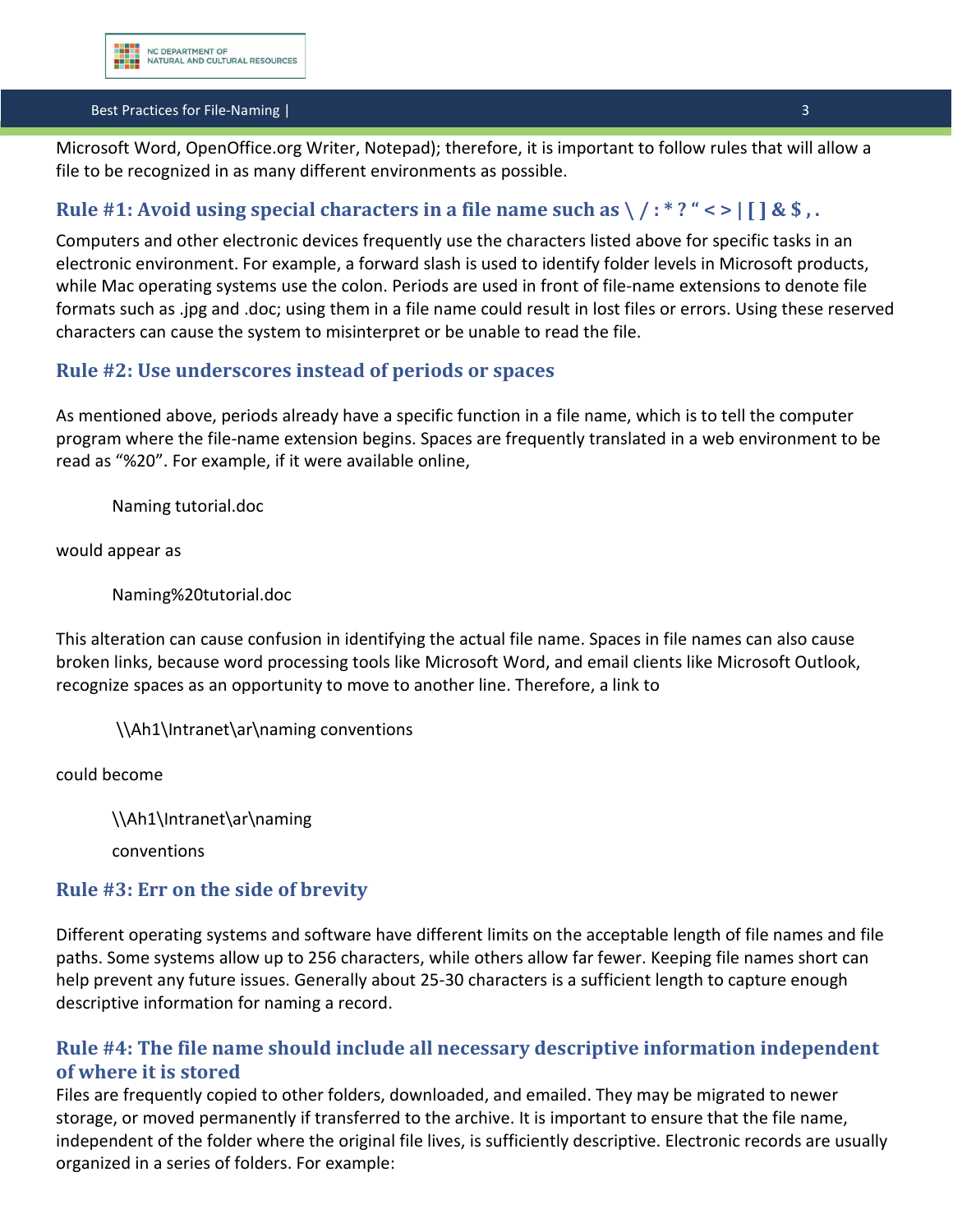Best Practices for File-Naming | 4

#### World War I\Posters\Owens\0001.tif

While this is a very organized way of storing records, it is only efficient as long as the files stay in their original folders in their original context. When multiple staff work on a project or if staff are multitasking, it is very easy to misfile a document. As soon as "0001.tif" is copied to another folder, or emailed to an agency, the context provided by the folders in which the document is nested is lost. Context is particularly important in legal situations because it provides authenticity and trustworthiness of the record. Losing the context of a record can possibly compromise its trustworthiness and therefore its validity or admissibility for court proceedings. Additionally, if the file has the same name as another file on the system in a different folder, once it is pulled out, the computer could mistake it for the same file and write over one of the files.

For instance, if the following files were pulled out of their appropriate folders, they would appear to be the same file:

World\_War\_I\Posters\Owens\0001.tif World War I\Posters\RedCross\0001.tif *Incorrect*: 0001.tif *Correct*: wwI\_poster\_owens\_0001.tif

## <span id="page-4-0"></span>**Rule #5: Include dates and format them consistently**

The point of organizing an agency's electronic records is to enable accessibility not only by current users, but by future users as well. Records retention schedules are applied to electronic records just as they are to paper records. Having the relevant date associated with the file is essential. Though many operating systems store this information with the file, as users move the file among folders and computers and as the file is re-saved as revisions are made, those dates change. A file could have a "created on" date that does not accurately reflect when they were created.

For example, the image to the right displays the properties for a file named 'default'. The date modified appears to be before the date created. This disparity appeared when the file was copied from a server to the desktop of a PC.

The best way to prevent confusion is to embed the relevant date (the date that the file was created or revised) in the file name itself.

default Properties <u>alx</u> General Security default Type of file: Firefox Document Opens with: **B** Firefox Change. Location: C:\Documents and Settings\mdurden\Desktop\Em-7.93 KB (8,127 bytes) Size: Size on disk: 6.00 KB [8,192 bytes] Created: Tuesday, January 15, 2008, 8:45:45 AM Modified: Monday, August 13, 2007, 11:42:00 AM Accessed: Today, January 22, 2008, 3:37:59 PM Theodoniy Hidd Attributes: Advanced... 0K Cancel Apply

Some workgroups might find it more useful to have the date at the start of the file name, while others might prefer it at the end. Either way, it is a useful sorting tool when the files are organized. Just be sure to keep it consistent.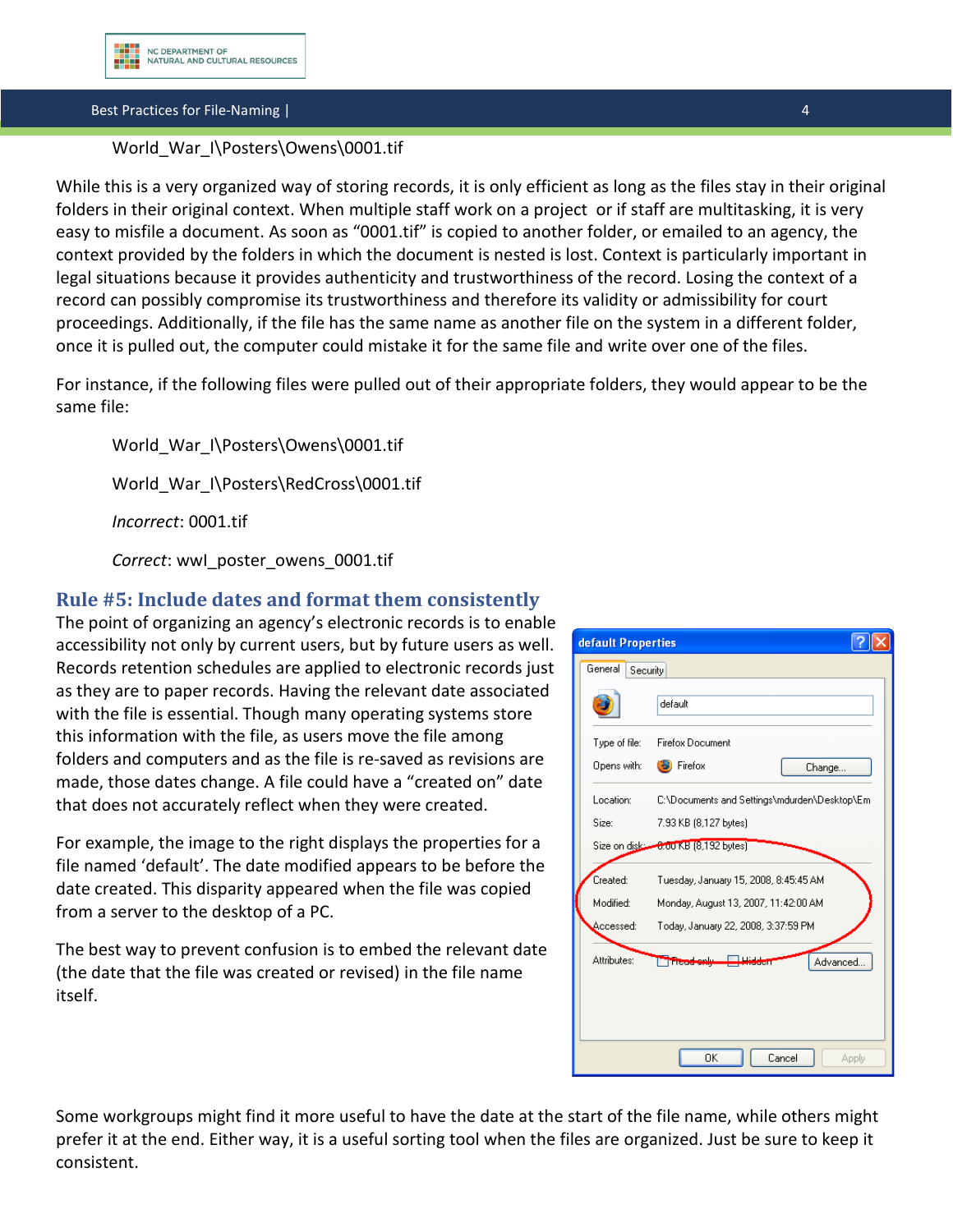#### **Best Practices for File-Naming | 5 April 2018 19:30 19:30 19:30 19:30 19:30 19:30 19:30 19:30 19:30 19:30 19:3**

The best way to list the date is based on an international standard – ISO 8601.<sup>[2](#page-5-3)</sup> ISO 8601 specifies numeric representations of date and time to be used in electronic format. The international standard date notation is:

#### YYYY MM\_DD or YYYYMMDD

YYYY is the year, MM is the month of the year between 01 (January) and 12 (December), and DD is the day of the month between 01 and 31. For example, January 5, 2008 is written as 2008\_01\_05 or 20080105.

This format allows ease of sorting and comparing files by date and prevents confusion with other date formats (especially in other formats that use just two digits for the year).

For example, this document could be named:

filenaming\_20080507

to reflect that this draft was last edited on May 5, 2008.

## <span id="page-5-0"></span>**Rule #6: Include a version number on documents to manage drafts and revisions more easily**

A file will frequently have multiple versions, especially when it is created by a workgroup. Specifying the version of a file can help you quickly identify the most accurate or most definitive version of the document.

The easiest way to do this is to use the letter "v" to represent "version number." Then, "v01, v02, v03" can be added as needed to a file and the main file name can stay the same. This is much more effective than other common additions like "update," "new," "old," etc. An exception to this rule is using "FINAL" to indicate the final version of the document. When using "FINAL", be sure to use it *instead* of the version number, rather than in addition to it.

#### <span id="page-5-1"></span>**Rule #7: Be consistent.**

The most important rule of file naming is to be consistent. Some choices will need to be made about organization that affect the entire workgroup – where to include the date, what abbreviations to use, etc. Regardless of what the group decides, it is only effective if everyone follows the rules consistently.

#### <span id="page-5-2"></span>**There Will Be Exceptions**

l

One notable consideration is the batch-scanning process. This process typically relies on a program that sets its own parameters on the file names allowed. If this is the case, take advantage of the folder hierarchy and, when possible, apply the rules outlined here to folder names. Avoid spaces and special characters. Be consistent throughout the project; consider developing a file-naming standard for all batch-scanning projects.

<span id="page-5-3"></span><sup>2</sup> https://www.iso.org/iso-8601-date-and-time-format.html